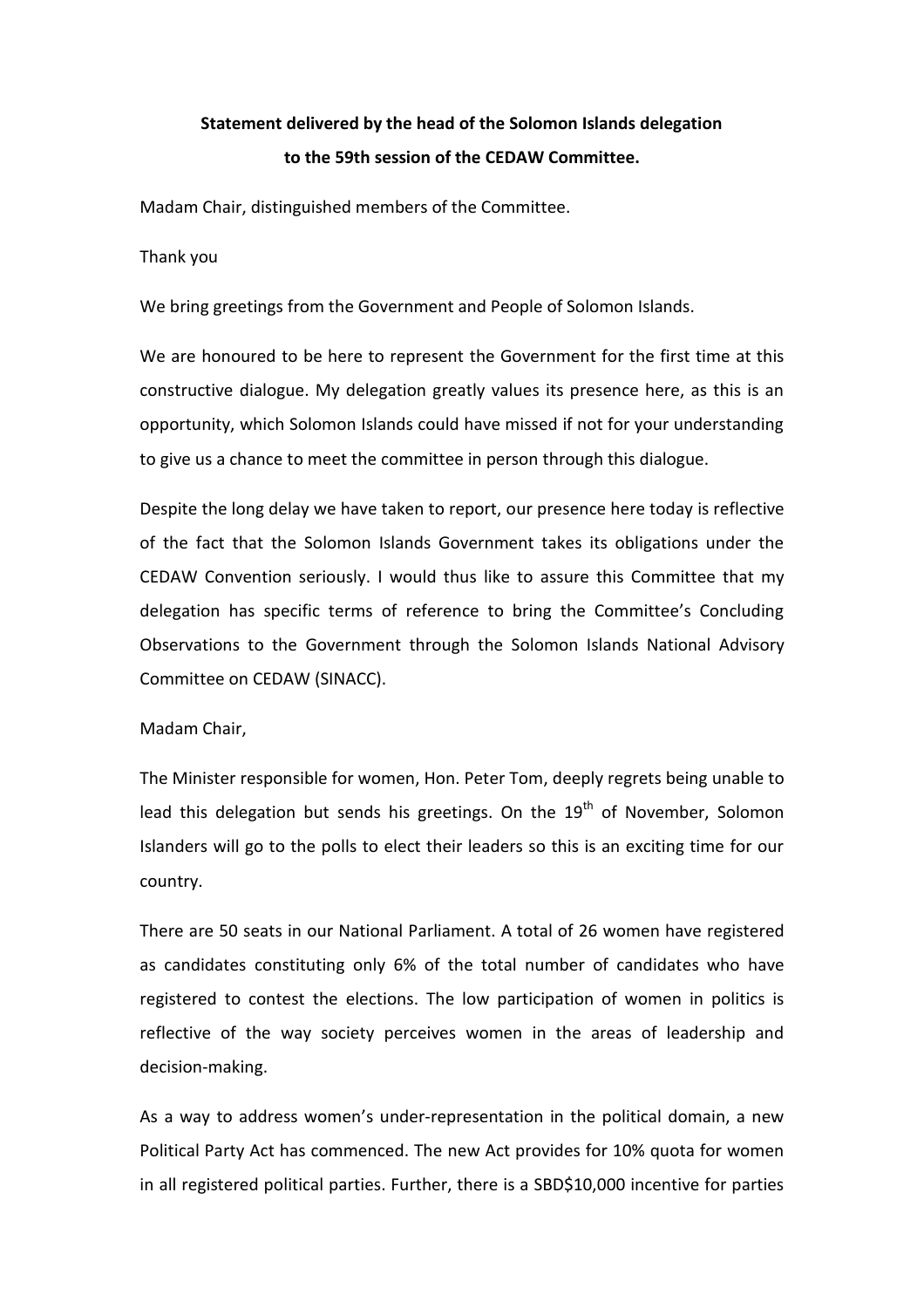whose women candidates are elected to office. Women have welcomed the opportunity. Such a move should also minimise stereotyped attitude based on prejudice and customary perceptions on where a woman's place should be in decision-making and leadership.

# Madam Chair,

CEDAW sets a critical benchmark for women's human rights in Solomon Islands and as such we are also one of very few countries in the Pacific region to have signed the Convention without reservations as well as the Optional Protocol.

As a state party, we are aware of our limitations to fully comply with the Convention. Regardless, we are adamant to forge ahead and continue the fight for gender equality and women's rights within the spirit of the Convention.

#### Madam Chair,

#### *State Report Process*

The Solomon Islands National Advisory Committee on CEDAW (SINACC) is the body established by Government to provide an oversight and advisory role on implementation of the CEDAW Convention. Supervision of development of the Solomon Islands State Report was therefore a role, which the SINACC took to ensure that the report was in line with the objectives of the Convention and aligns with the spirit of each of the articles of the Convention based on the situation of women and girls in Solomon Islands. The SINACC comprises 21 members, comprising a coalition of Government, civil society organisations and key development partners.

As a small developing nation, the journey we took to ultimately produce the Solomon Islands Combined CEDAW State Report was challenging due to significant delays caused by frequent change of governments, capacity constraints, a general lack of understanding of the reporting requirements and the need for more understanding at the political level of the Convention itself.

In view of these challenges, a consultant was hired to compile the State Report under the guidance of the SINACC. However, upon a directive by the Solomon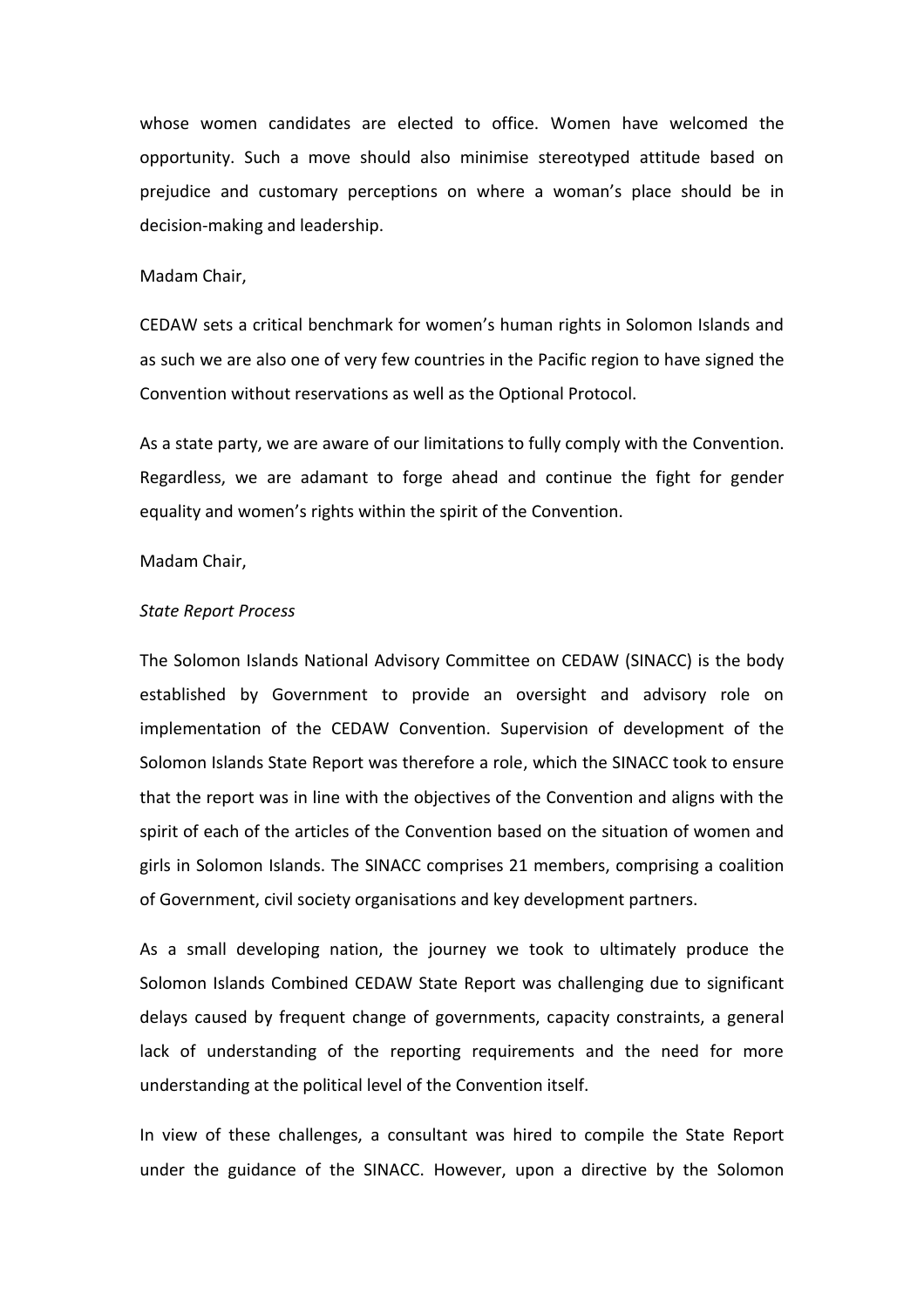Islands Cabinet, the final draft report was reviewed by a Special Select Committee to ensure that the report adequately captures the legal, cultural and religious context in Solomon Islands.

The Solomon Islands Government approved the Solomon Islands Combined State Report in January 2013 after it was endorsed by the SINACC.

Combined with our state responses to the CEDAW Committee's list of questions, we believe the process we have taken to produce the state report has been consultative and inclusive and has met the expectations of this Committee. We are proud of the efforts taken to present a report that is frank and open and one which speaks truthfully about the realities faced by women on the ground.

On this note, I should thank UN-Women for its support to the Solomon Islands government in developing the State Report and for aiding us to enable the participation of two members of our delegation.

Moreover, we acknowledge the role and participation of CSOs in Solomon Islands for their contribution towards development of the State Report. CSOs madam chair work hand in hand with the government and as such are included in every committee, task force and working group responsible for implementing the policy framework for gender equality and human rights.

## Madam Chair,

#### *Progress and achievements since submission of Reports*

Allow me now to set out some examples of where we believe Solomon Islands is living up to its CEDAW obligations.

Since we issued the reports, significant achievements worth highlighting have been made. Key among these have been the passage of the Family Protection Act 2014, the passage and commencement of the Political Party Integrity Act 2014 and the approval by Cabinet of the Law Reform Commission report on the review of sexual offences under the Penal Code in September which essentially gives way for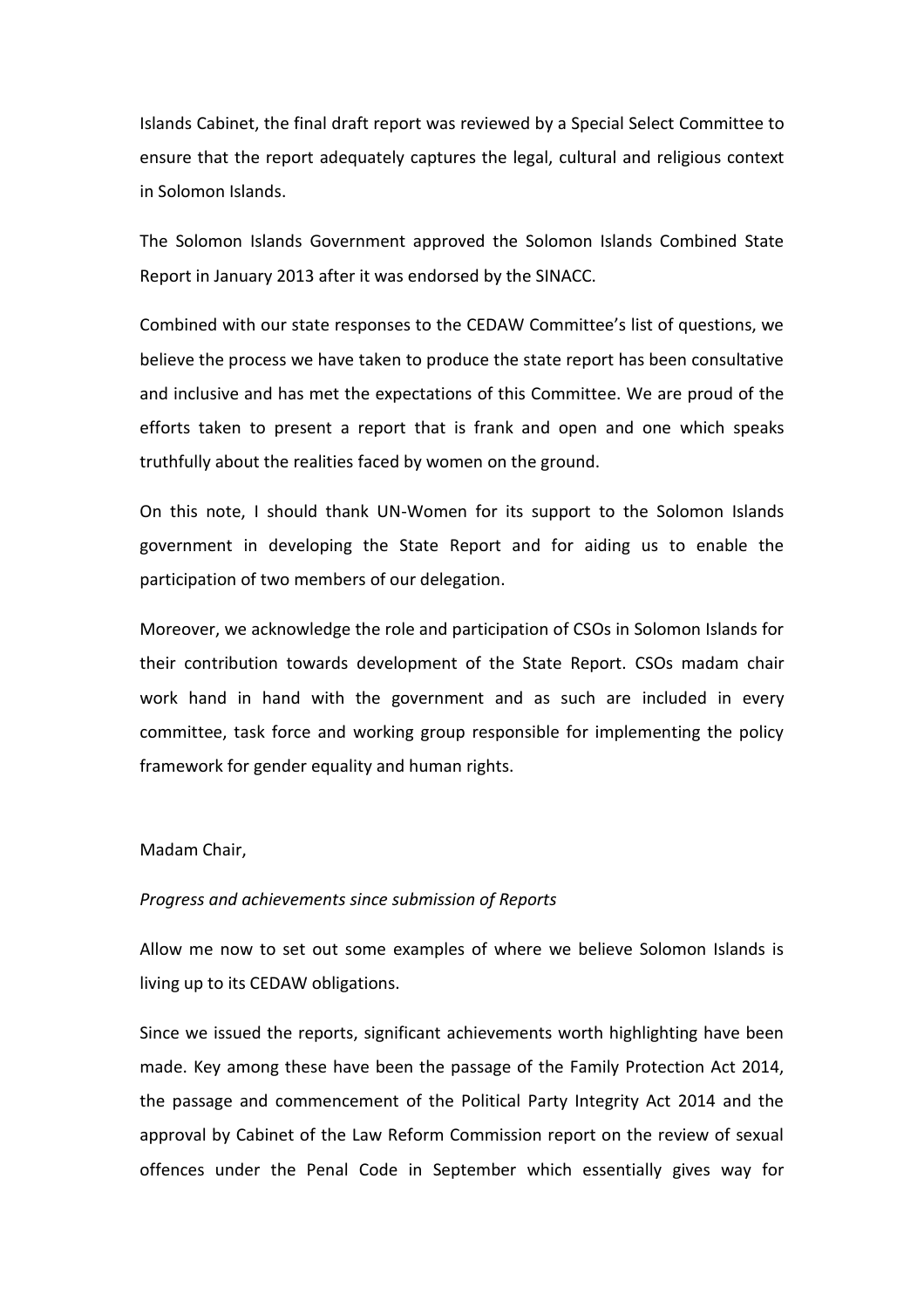preparation of a Bill to improve the relevance of Sexual Offences to the needs of Solomon Islanders.

In terms of sentencing, for many years the sentences for rape have been very low in terms of prosecution of sexual offending and judicial activism. The High Court and the Court of Appeal have recently made several significant decisions to address the issue of violence against women and sex stereotypes by increasing the sentencing tariff for rape. The report by the Law Reform Commission has also given muchneeded basis to support the courts in their role in arriving at an appropriate sentence.

#### Madam Chair,

In terms of Policies and Programmes, the government recently adopted a SAFENET Standard Operational Procedures Manual to standardise the approach to gender based violence response, referral and prevention. The government has also successfully developed a National Strategy on Economic Empowerment of Women and Girls 2014. The strategy is the first of its kind.

On human rights, a national steering committee for monitoring of progress made on recommendations by states under the Universal Periodic Review process was established in September 2014. Training for members of the Committee has commenced.

On gender mainstreaming, the establishment of 24 gender focal points (GFPs) within all government ministries has been hailed as a good practice in the Pacific region. This is a key step to increasing gender analysis and gender responsive planning and programming to guarantee the influence of the National Women's Machinery in policy and legislative reform in the Public Service.

# Madam Chair,

#### *Human Rights & other international and national obligations*

The Government of Solomon Islands is a party to a number of international and regional agreements that recognize women and men's equal rights to participate in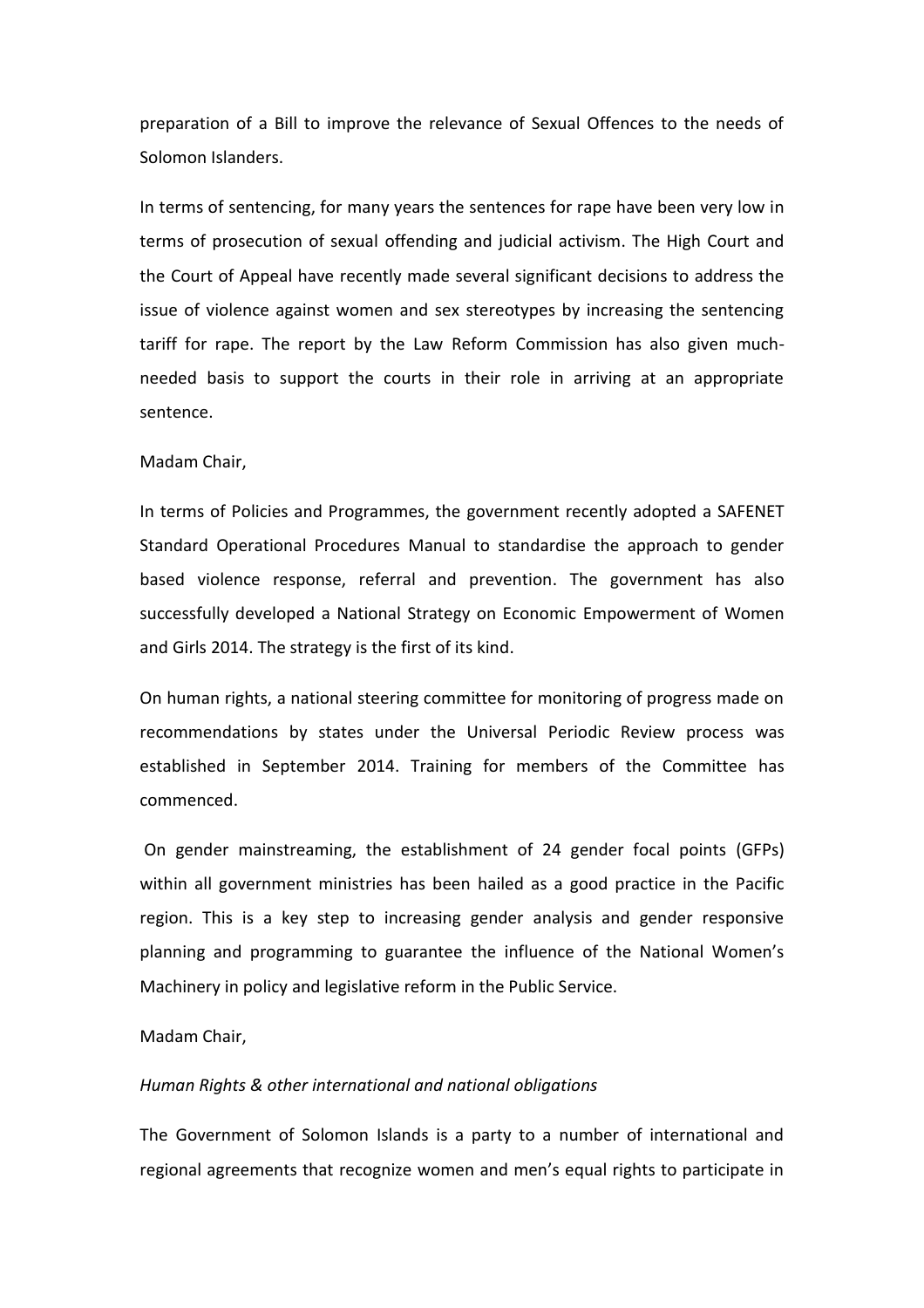and benefit from development. At the regional level, Solomon Islands is part of a comprehensive agreement among Pacific Island Forum leaders to commit to the implementation of CEDAW and other international and regional frameworks. Other international commitments include the Beijing Platform for Action, the Commonwealth Plan of Action (2005-2015) and the UNSCR 1325 on Women, Peace and Security. International commitments have been translated into the national gender equality policy framework.

# Madam Chair,

As a member of the United Nations, Solomon Islands upholds the United Nations Charter and the United Nations Declaration of Human Rights as the cornerstone of human rights. Through its obligation to this commitment, Solomon Islands acceded to CEDAW without reservations.

In spite of the absence of a legislation creating a national human rights machinery let alone one that establishes a funded body to monitor the implementation of nondiscriminatory law and policy, a number of national mechanisms are tasked to oversee law and policy as part of the State Party's commitment to the protection of human rights. Composition of these bodies are inclusive of government bodies, civil society organisations and development partners.

With the current constitutional reform, we are advocating that a national human rights commission be established in compliance with CEDAW. However, in its absence, the Government continues to strengthen the work of established bodies including the office of the Ombudsman and the Leadership Code Commission that promote and protect human rights.

# Madam Chair,

#### *Domestication of International legal instruments*

Domestication of CEDAW and other human rights instruments ratified by Solomon Islands continues to be a major challenge. Human rights treaties must be incorporated into national laws to have domestic effect. As such, human rights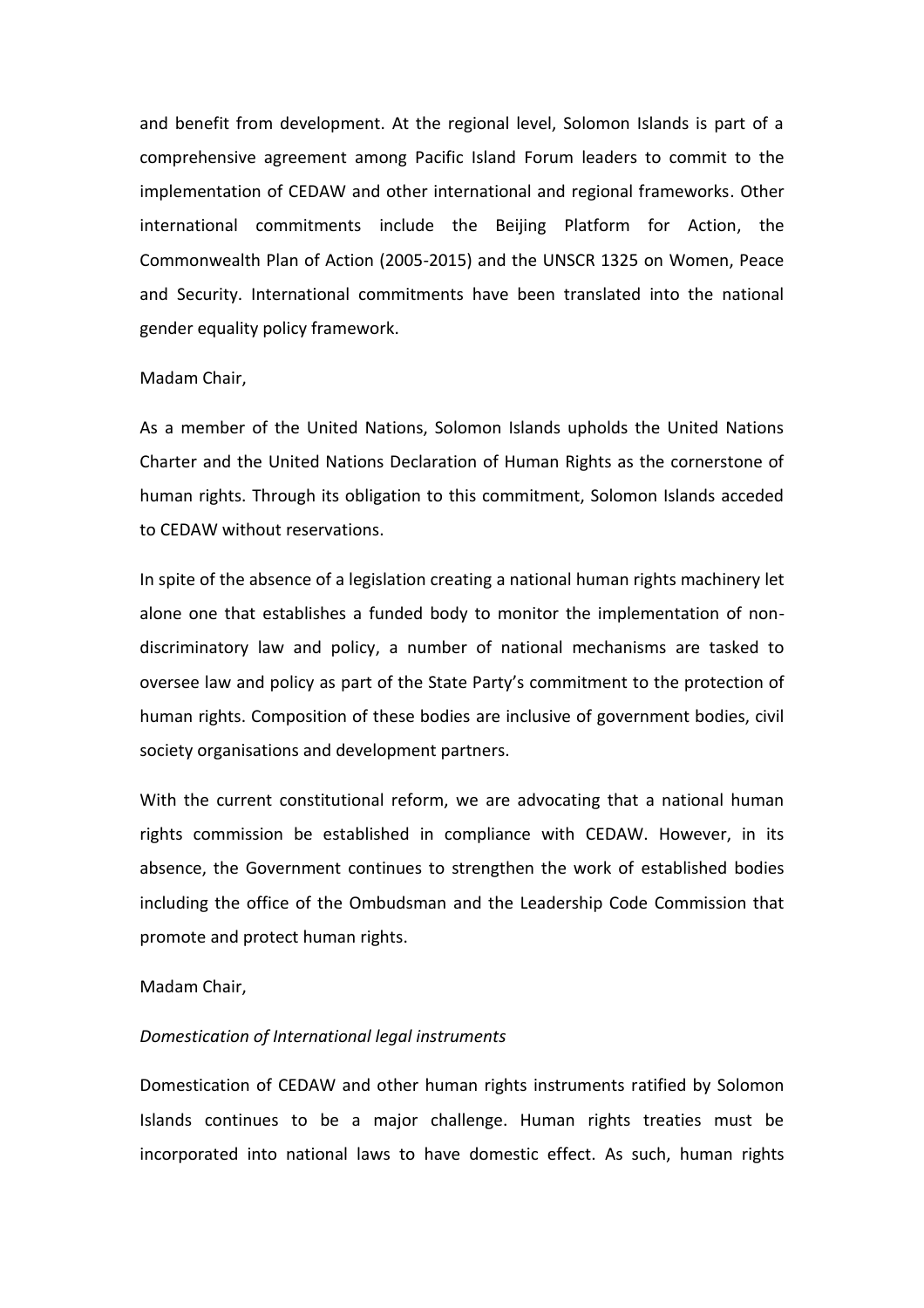instruments cannot be invoked before, or directly enforced, by the courts or tribunals of Solomon Islands. However, principles of treaties such as CEDAW have been considered in domestic cases and have utilized the provisions of international human rights instruments as part of the legal argument.

Through legislative reform, principles of selected human rights treaties have been adapted in certain pieces of our recent legislation, for example the Family Protection Act 2014.

# Madam Chair,

The Government is currently taking a two-pronged approach in terms of effecting legislative change in compliance with CEDAW. As reflected in our Combined State Report, more work is required to align our laws with CEDAW standards.

The first approach is by way of constitutional review and subsequent reform. The current draft Federal Constitution is work in progress. This is a project of great magnitude and as such, there is currently no timeframe in place for this exercise. However, we continue to advocate for this approach as it gives the opportunity to make more progressive CEDAW provisions in terms of the definition of "discrimination" and also the extent to which substantive equality is upheld. This exercise is being coordinated by the Constitutional Reform Unit of the Office of the Prime Minister.

The second approach is by way of a piece-meal approach by which individual legislation is reviewed and recommended for law reform. Some reviews are coordinated by the Law Reform Commission, which operates under the Ministry of Justice and Legal Affairs.

#### Madam Chair,

## *Constitutional Reform*

The current constitutional reform is one of Government's key activities to ensure that the gaps in our current Constitution are addressed and that our laws recognise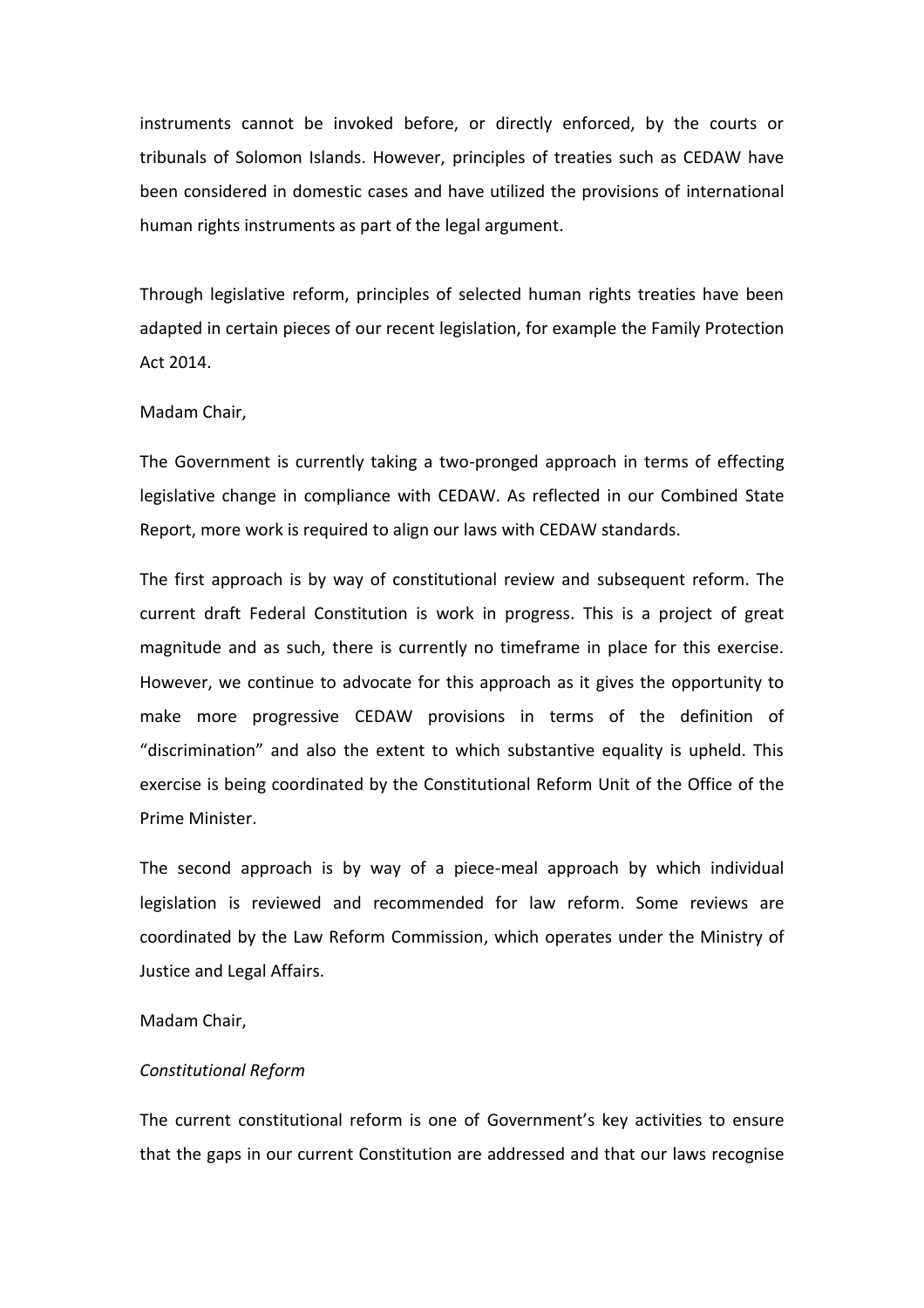the needs of modern Solomon Islands state, best practises, and its international obligations are more compliant to CEDAW standards and principles. In the draft Federal Constitution, the Bill of Rights provisions are comparably more progressive according to CEDAW standards than our current Constitution. Since 2004, the draft has been through ongoing consultations and subsequently revisions based on inputs from the provinces and community leaders, government bodies, Faith-based organisations, Civil-Society organisations as well as members from the private sector.

#### *Challenges faced in the Constitutional approach*

The initial decision of the Government to explore on a shift from a unitary government system to a federal government system and subsequently to begin drafting a Federal Constitution substantially began in 2004 following a build-up of unresolved issues and sentiments which later resulted in the 1999-2003 ethnic conflicts in Solomon Islands.

Now that the Government is actively pursuing a constitutional reform of this magnitude, it must be considerate to the views of the post-conflict public and to ensure that nation-wide consultations on this reform are meticulous and proper. Also, projects of this nature are bound to take up more time than we would like. Thus, one of our main challenges in this legislative approach is a delay in the coming into force of the Federal Constitution.

Another logistics challenge in taking up constitutional reform is that it is costly, requires a great deal of resources and expertise that we do not necessarily have, and demands the ongoing commitment by the Government.

Another challenge worth emphasising relates to the complex relationship of customary law with our current Constitution and our statutes, which the current constitutional reforms must not overlook. It has always been an onerous task to reconcile the status of customary law with the rest of Solomon Islands legislation, mainly because our societies are still deeply influenced with custom with approximately 80% of the population based in the rural settings grappling with literacy issues among other things. Currently, the Constitution gives legal status to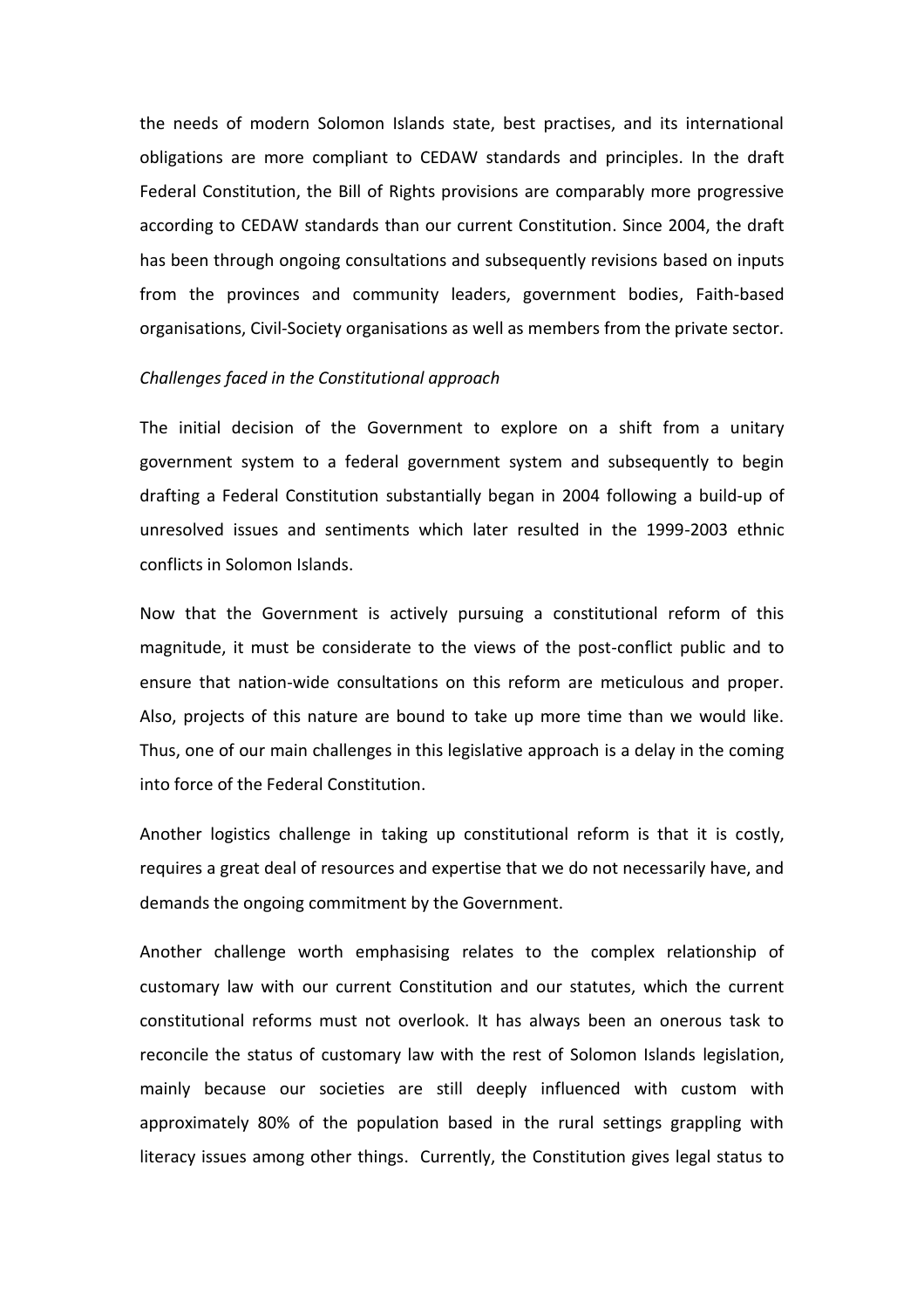customary law as part of the law of Solomon Islands except where it is inconsistent with the Constitution. Furthermore, there is no provision in the Constitution that gives precedence to the guarantee of equality in the case of conflict with customary law. The conflict between the constitutional guarantee of equality contained in section 15 of the constitution and customary law pursuant to Schedule 3 creates a degree of uncertainty. As part of our state obligations under CEDAW, we are still exploring ways in which custom and formal law can co-exist with an improved compliance with CEDAW standards. With the current constitutional reform underway, this gives us the opportunity to advocate for the inclusion of constitutional guarantee of equality that is compliant with CEDAW principles in the draft Federal Constitution.

#### *Madam Chair*

#### *Achievements through the piece meal approach*

As well as the ongoing constitutional reform, we have also had some important laws passed by Parliament during recent times which form a piece-meal approach in updating our legislation to bring them more in line with CEDAW. One of these laws is the Political Party Integrity Act which I mentioned earlier on.

# Madam Chair,

#### *Family Protection Act 2014*

The passage of the Family Protection Bill is a historical milestone for Solomon Islands for it is the first of its kind. The Act is based on the findings of the Solomon Islands Family Health and Safety Study carried out in 2009 on gender-based violence. The study found that 64% of women between the ages of 15-49 experienced physical and sexual violence pointing out that domestic violence could no longer be treated as a private or trivial matter.

The Act covers physical, sexual, psychological and economic abuse as forms of violence. The Act defines "domestic violence" as including acts such as stalking,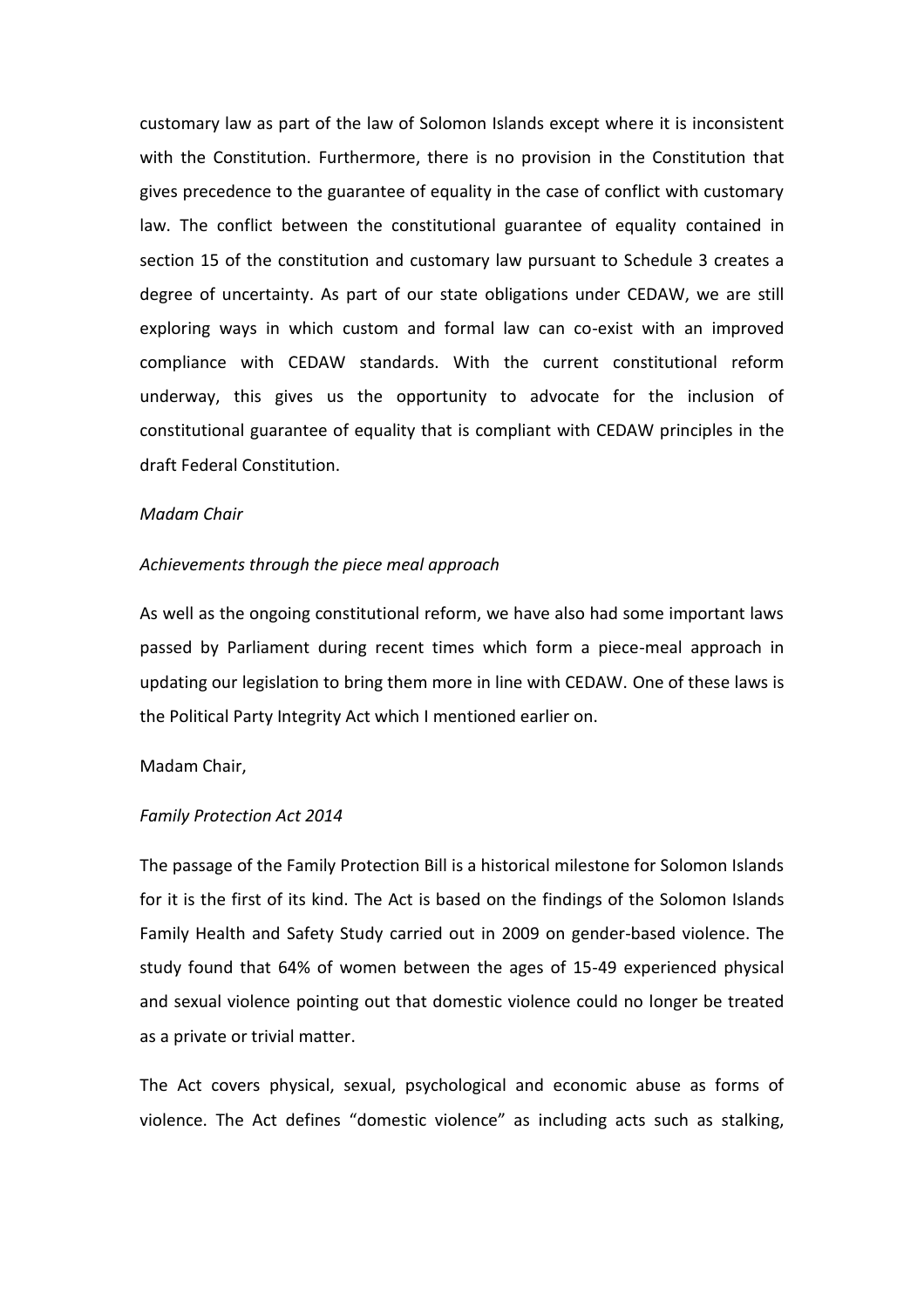harassment, ridicule, obsessive possessiveness, which are not provided for under the Penal Code or any other criminal legislation.

The Act criminalises domestic violence which is in line with international best practices with a penalty of either a fine of 30,000 penalty units or imprisonment for 3 years, or both.

The Act is also significant as far as our obligations to CEDAW is concerned as it empowers the police to prosecute domestic violence offences by way of creating police safety notices to effectively intervene on occurrences of domestic violence. This is further supported by the current No Drop policy implemented in the Royal Solomon Islands Police Force.

The Act also caters for the creation of protection orders to provide redress for victims of domestic violence. It also establishes a Fund to support victims or survivors of domestic violence.

One key feature of the Act is money paid as customary compensation for committing the act of domestic violence is not a defence.

We have begun the process for implementation of the Act with the completion of a national strategy that aims to guide all stakeholders to focus on priority areas for implementation.

As in other legislations, enforcement of the Family Protection Act remains a concern for the Government. Having sufficient technical capacity and resources for implementation of the Act across a wide geographical spread and within a diverse culture will remain our key challenges during implementation.

# Madam Chair,

#### *Other Progressive Legislation*

There are other progressive provisions in other recent legislation such as the Correctional Services Act 2007 and Police Act 2013, which no longer have discriminatory provisions relating to marriage, pregnancy or gender.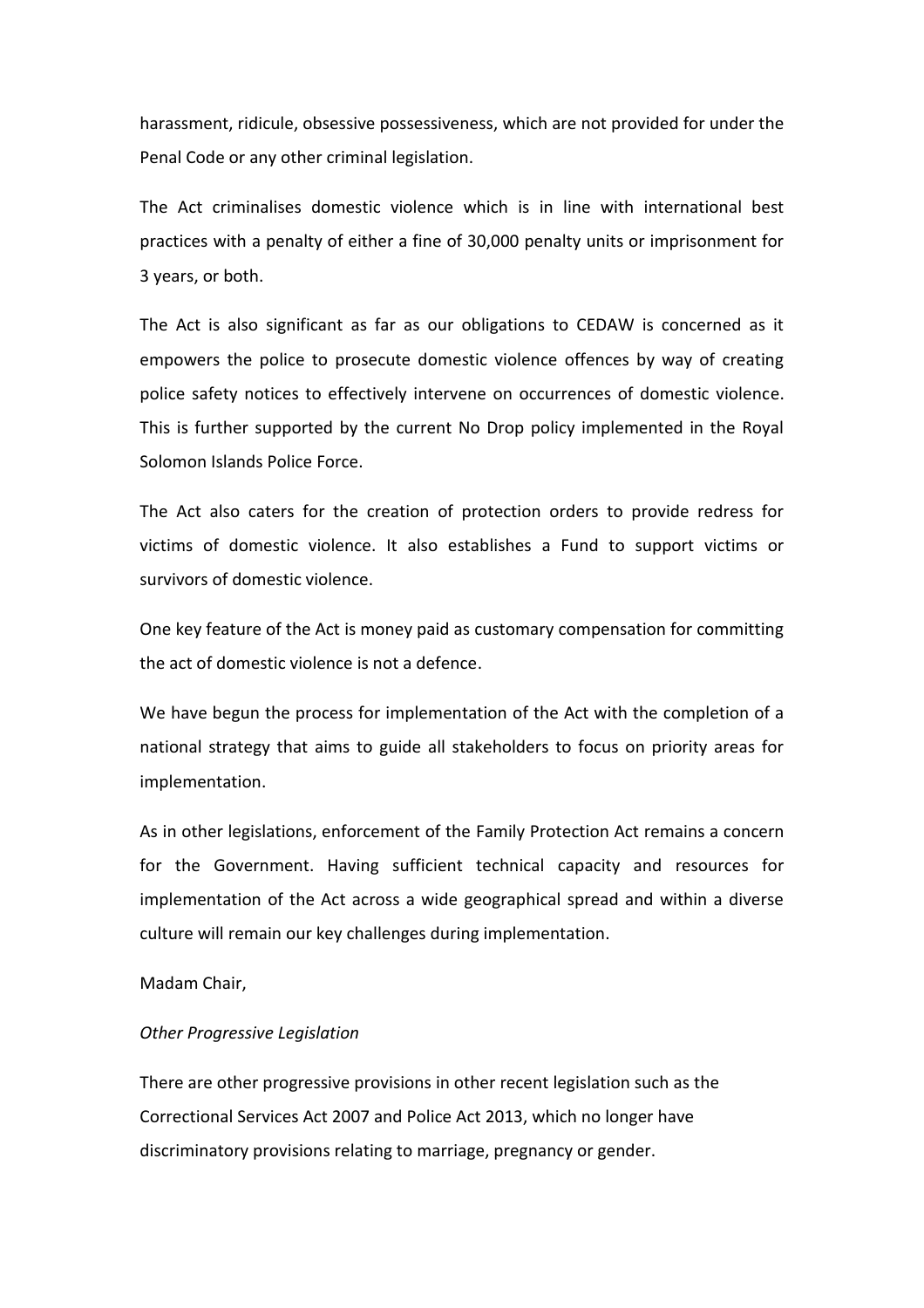# Madam Chair,

The legal reform in Solomon Islands has made a few but significant achievements especially in sexual offences including the passage of the Evidence Act 2009 which abolishes the rules relating to corroboration in sexual assault matters. It also amends the provision relating to prior sexual history limiting its admissibility in the courts, however it has not totally abrogated this evidentiary rule.

# Madam Chair,

# *Review of the Penal Code [Cap 26]*

The Solomon Islands Law Reform Commission strongly stated in its report on the Penal Code review that as a States party to both the CEDAW and the CRC, the country's criminal law must address and provide protection to women and children who are vulnerable to sexual violence.

The review of the Penal Code and the Criminal Procedure Code commenced in 2008. The process included analysis of the current law, contextual research and widespread community consultation. Community responses indicated wide support for changes to the law to more effectively address sexual violence.

The Law Reform Commission was also given a reference to review the marriage and divorce laws of Solomon Islands in 1995. This task is yet to commence but it will address matrimonial and family laws as well as forced and early marriages. However, the LRC has made a recommendation to put a minimum age for customary marriage in its recommendations on defilement.

## Madam Chair,

I am pleased to report that a paper seeking permission to prepare a draft consultation Bill for amendments to the Penal Code on sexual offences has been approved by Cabinet. This is a key step towards having strong and effective laws on sexual offences in Solomon Islands.

# Madam Chair,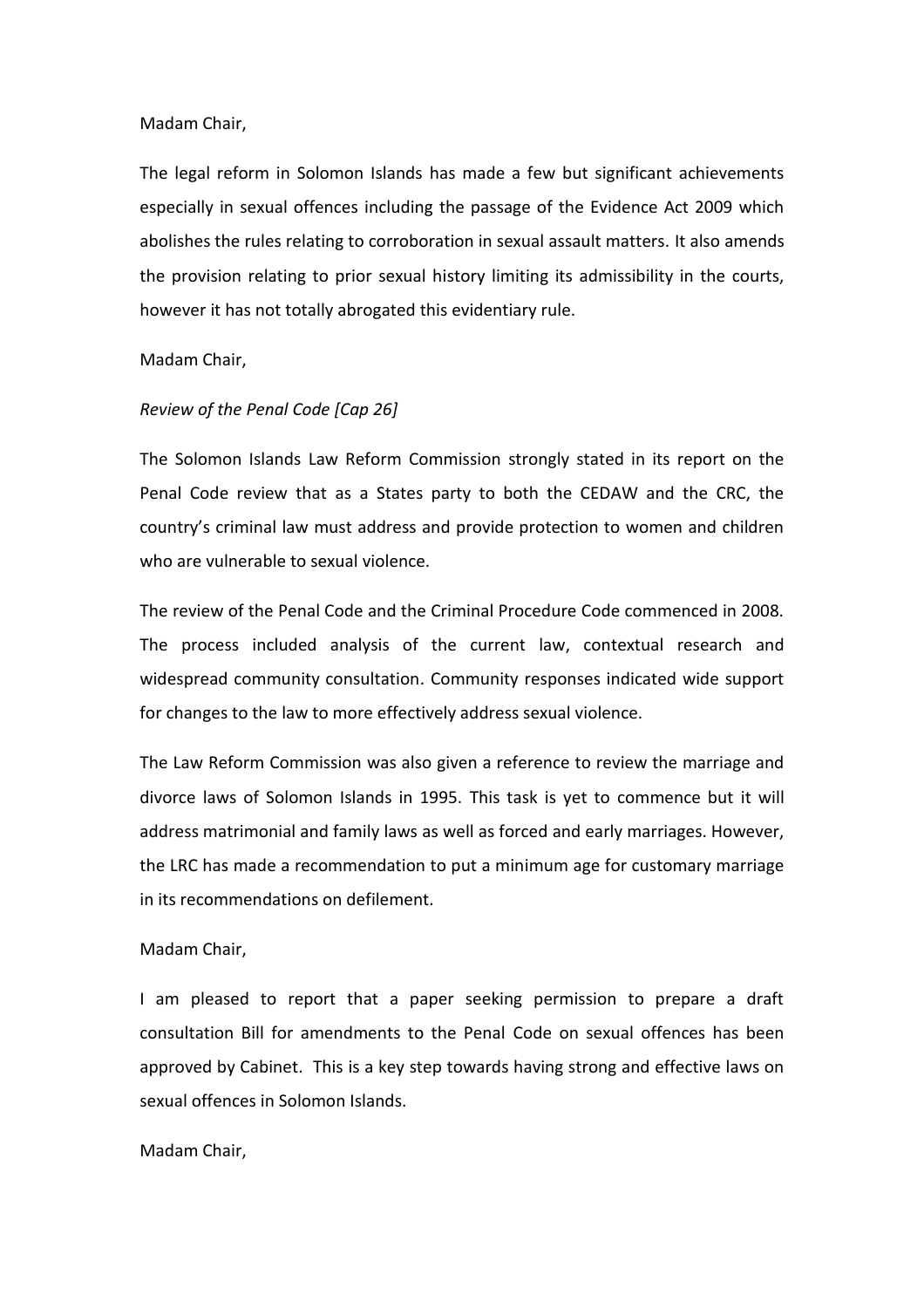#### *Access to justice*

Although we are experiencing real challenges in this area, access to justice is available to our citizens through the work of the courts, legal aid provided by the Public Solicitor's Office, the work of the Office of the Public Prosecutor and the police.

The Government is trying to strengthen these offices by giving them the technical support and creating more positions in the public service to enable more recruitment.

The Public Solicitor's Office has expanded to the provincial level.

There is also a Family Protection Unit in the PSO which has the mandate and budgetary support to assist with providing access for women to services provided by the Family Protection Unit. This access has not reached the majority of the rural women in the magnitude that we would like, however it is a step in the right direction.

Key challenges include access by rural people to services by the High Court, the Magistrates, poor infrastructure and manpower.

Regarding legal aid, the Public Solicitors Office income threshold currently sits at \$30,000.00. The draft Means and Merits test Regulations increases this threshold to \$60,000.00 meaning that more women will be able to access free legal services provided by the Public Solicitors Office. The regulations to amend the means and merits test have been forwarded to the Attorney General's Chambers. However, the capacity of the PSO to cope with an increase of reliance on legal aid is an ongoing concern.

# *Traditional justice system*

The traditional justice system plays the most role and has strongest influence in providing access to justice at the rural setting.

Madam Chair,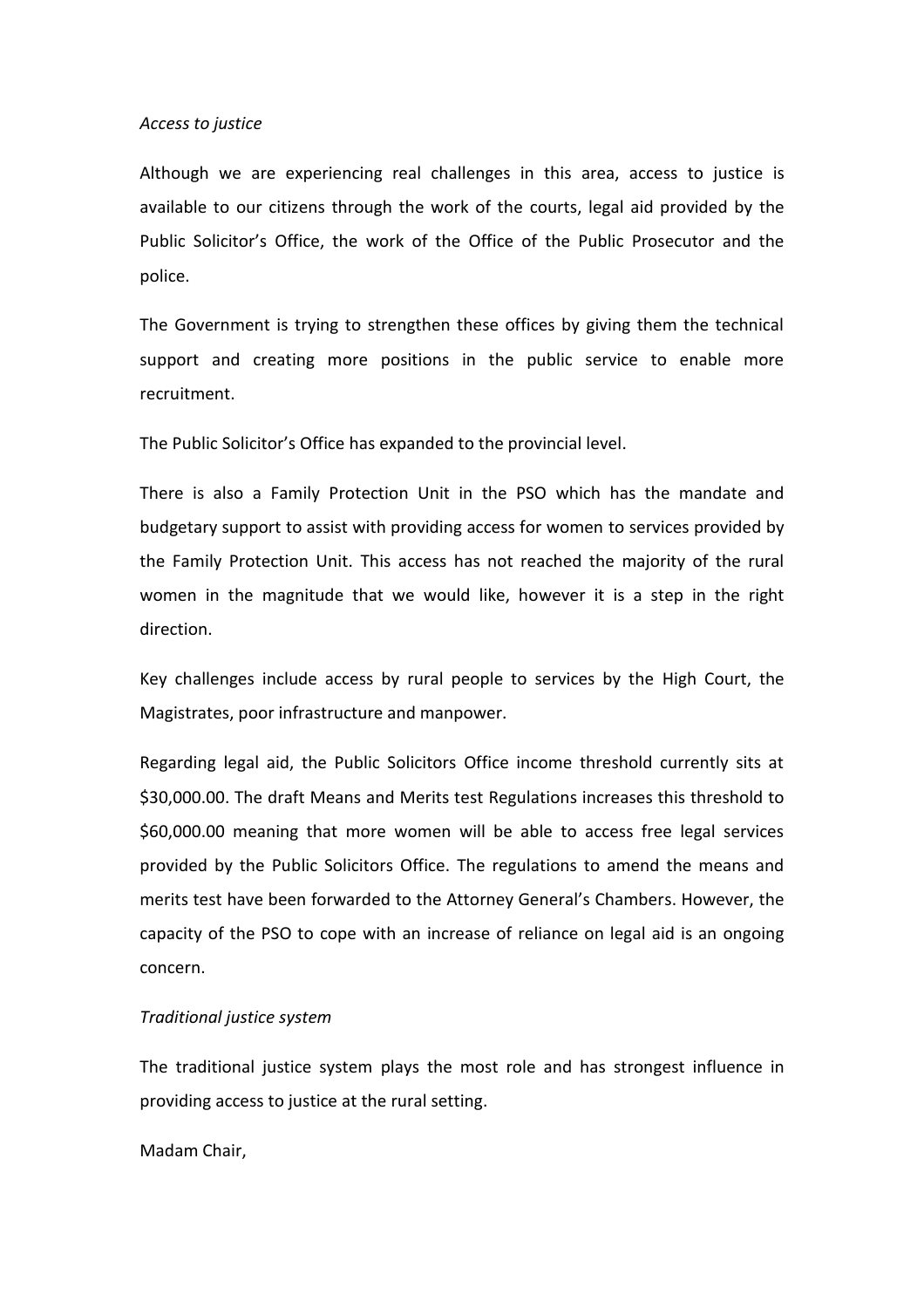# *Implementation Approach*

Implementation of CEDAW takes a number of approaches and strategies such as gender mainstreaming, partnerships and networking, awareness, advocacy and training.

Implementation of the convention is integral to the national policy framework for gender equality and women's development. The policy acknowledges that embedding CEDAW articles in all legislative and regulatory provisions is central to gender mainstreaming and provides the necessary legal protections for women and the legislative framework for accountability and reporting by government.

The gender mainstreaming programme is informed by a stock-take conducted to see how well government integrates gender as a cross-cutting issue across all ministries of government. However, making gender issues explicit in the work of Government is a long-term commitment that will require ongoing technical capacity development and financial investment but which has the potential to substantially improve development results.

The Government also recognizes the need for access to reliable sex-disaggregated data and other information from all sectors as a pre-requisite for monitoring and evaluating the effectiveness of gender mainstreaming efforts. Such an initiative should assist the Government in its reporting obligations to CEDAW.

Although the lack of comprehensive sex disaggregated data and reliable information remains a key area of concern, the government has taken significant steps to address this issue. These initiatives include development of a gender monograph based on the 2009 national census results; development of a country gender assessment, and development of a VAW cost analysis to promote visibility of cost implications on government resources as a result of VAW. Plans for implementation of a Gender Statistics Initiative are still at the conception stage. Budgetary constraints continue to be a key challenge to effectively engage in these areas.

#### Madam Chair,

*Awareness, Advocacy, & role of Media*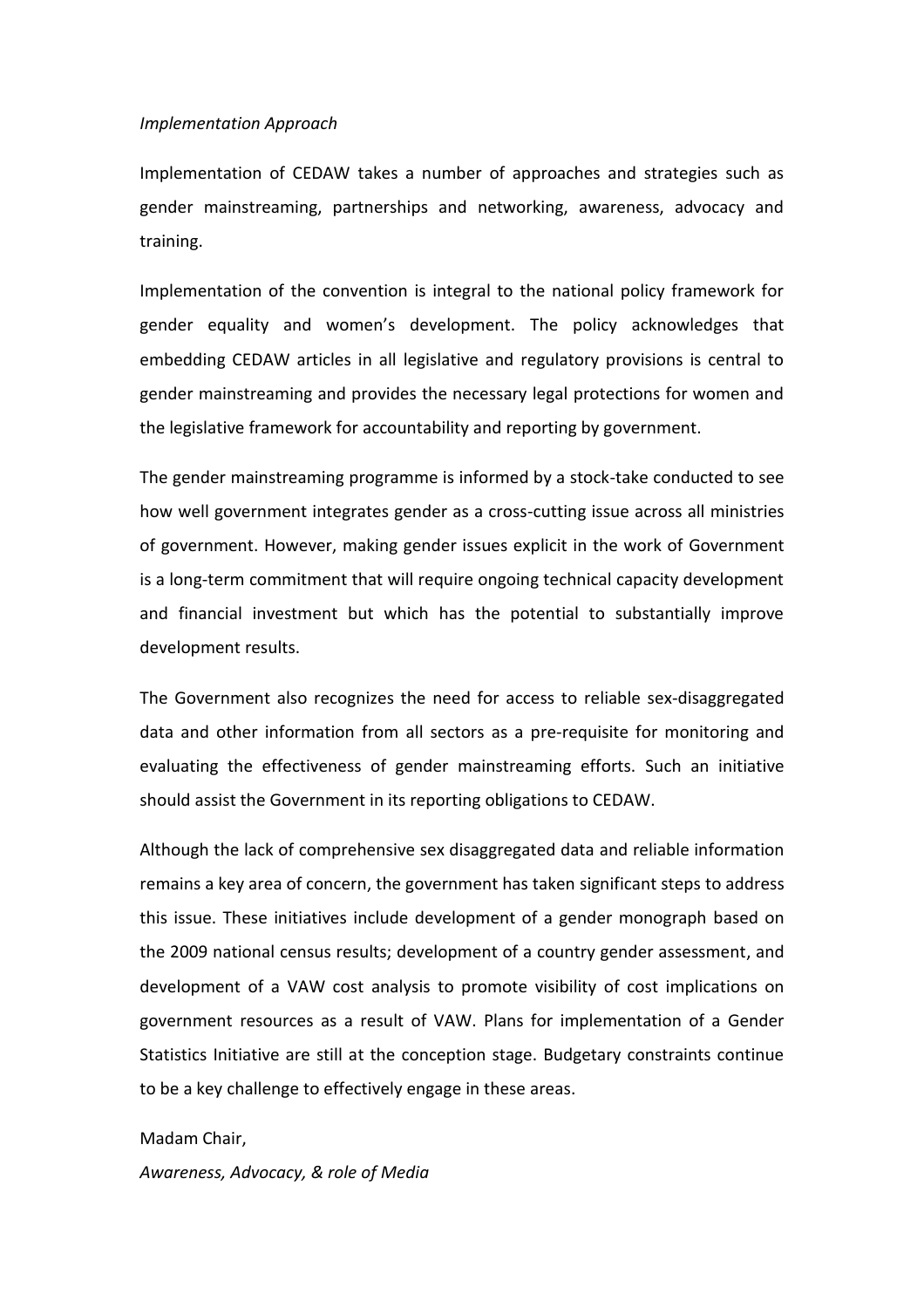The Government acknowledges the important role of the media in raising awareness on gender equality and women's rights and looks forward to continuing the cordial relationship with the media in that regard. The media have also gone through training to prevent the negative portrayal of women as well as to support the campaign for promotion of women in leadership and decision making.

Social media plays a major role in discussing issues affecting women's rights and political and public participation. There is a forum for advancement of women in leadership and education specifically set up for raising awareness and advocacy in these areas.

Other than these, awareness and advocacy on women's rights are led by the government annually during International Women's Day and 16 Days of Activism at both the national and provincial levels.

# Madam Chair,

We acknowledge the role of the private sector and wish to report that involvement with the private sector has taken off fairly recently. This is an area we realize needs to be strengthened especially in the area of women's economic empowerment.

#### Madam Chair,

#### *Challenges*

Briefly on our challenges: CEDAW and its Optional Protocol were conceived during the darkest chapter of our history as a sovereign nation. The "ethnic tensions" which started in 1999 and their aftermaths resulted in the need for considerable rebuilding of state institutions, mechanisms and processes. This has a drastic effect on the availability of resources to implement CEDAW.

Reaching out to the majority of women most of whom live in the rural areas has been one of our biggest challenges. Although rural people are endowed with rich natural resources and exist in a setting that is vibrant and rich in its culture and way of life; isolation, access to services, poor infrastructure are but just a few of the problems rural women face.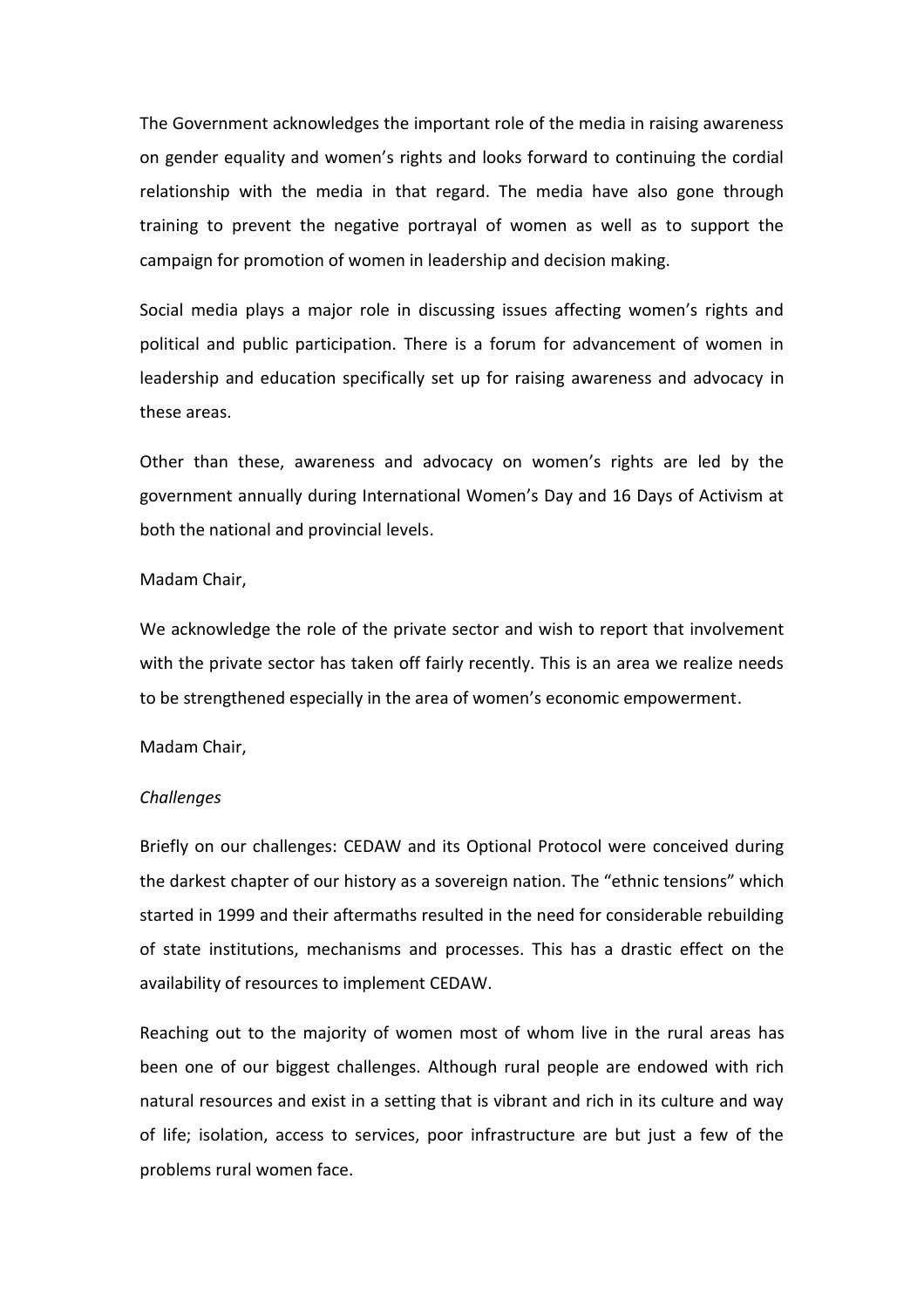Political instability and political will affect how women's issues have been addressed and prioritised. The whole concept of gender is quite new.

Emerging issues such as human trafficking, climate change and sea level rise will continue to be glaring issues for us.

In the context of these challenges the government's priorities on women and health, women and education, improved economic status of women, women in leadership and decision making, violence against women and gender mainstreaming will remain our key areas of focus. CEDAW is integral to each of these areas and on that note, we are proud to see significant progress being made by the government in the education sector where policy consideration is being undertaken for Second Chance Education for young pregnant girls leaving school.

We are also excited by the recent development of a new **scholarship** policy and procedures to guide Government scholarship programs. This policy has been endorsed by the national education board. We envisage that this policy will secure an allocation of 50% of scholarship to girls.

Madam Chair, I am pleased to report that there is now a growing focus on students with special needs where issues on their access to quality education are being captured through the development of a policy to best address their needs.

Positive developments in the trade and health sectors have also been encouraging to see in terms of policies and programmes that address the economic empowerment of women and their health needs. For instance, under health a family life education program, sexual and reproductive health is now a compulsory curriculum for primary and secondary schools from level grades 4 to 9.

# Madam Chair,

#### *SI delegation to CEDAW Constructive dialogue*

We have travelled thousands of miles to be here for this dialogue. There are 8 of us in total. We are all senior officers of the Solomon Islands Government and represent the sectors of education, health, foreign affairs and trade, justice and women. The